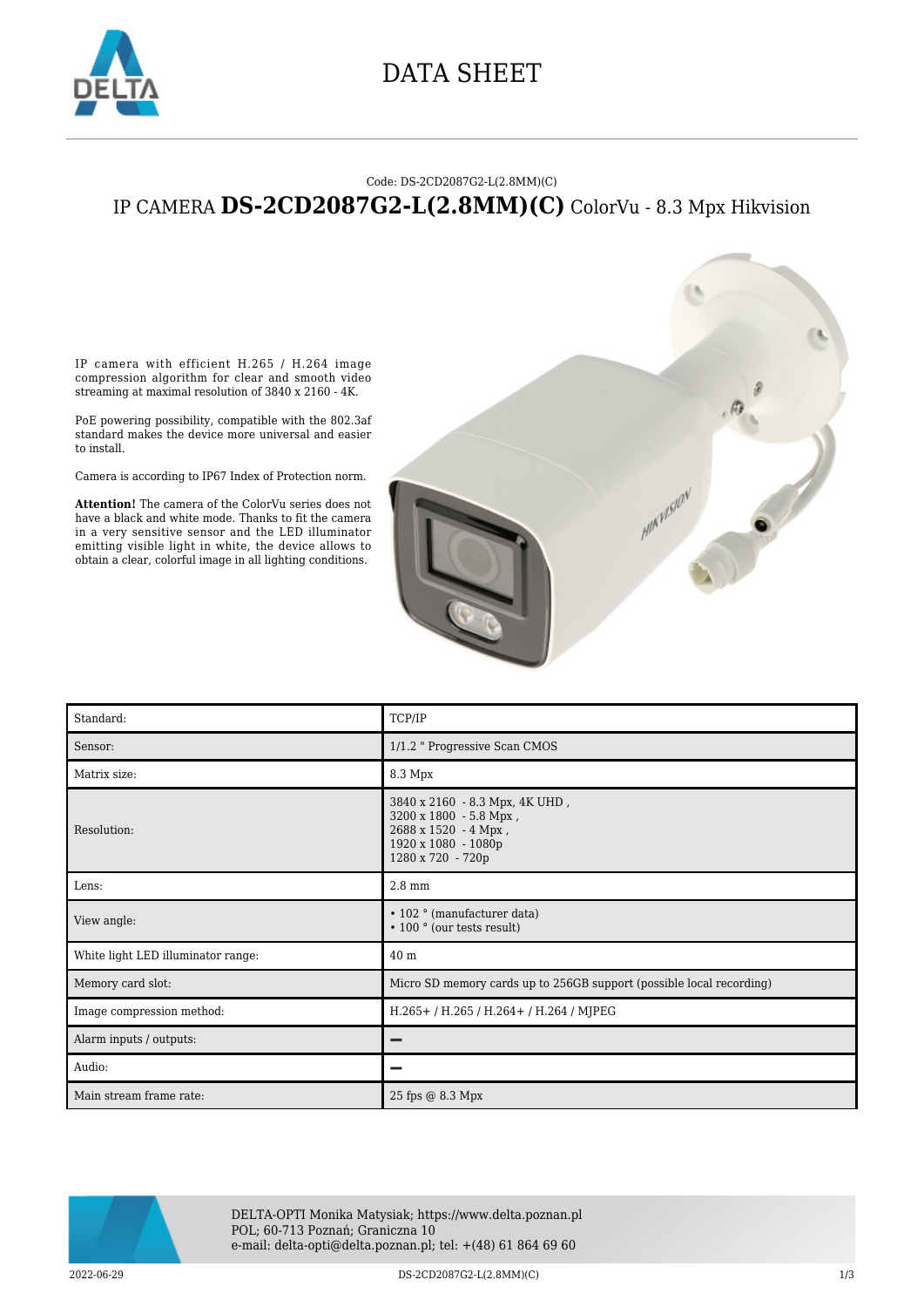

# DATA SHEET

| Network interface:             | 10/100 Base-T (RJ-45)                                                                                                                                                                                                                                                                                                                                                                                                                                                                                                                                                                                                                                                                                                                                                                                                                                                                                                                                                                                                   |
|--------------------------------|-------------------------------------------------------------------------------------------------------------------------------------------------------------------------------------------------------------------------------------------------------------------------------------------------------------------------------------------------------------------------------------------------------------------------------------------------------------------------------------------------------------------------------------------------------------------------------------------------------------------------------------------------------------------------------------------------------------------------------------------------------------------------------------------------------------------------------------------------------------------------------------------------------------------------------------------------------------------------------------------------------------------------|
| Network protocols:             | TCP/IP, ICMP, HTTP, HTTPS, FTP, DHCP, DNS, DDNS, RTP, RTSP, NTP, UPnP,<br>SMTP, IGMP, IEEE 802.1x, QoS, IPv4/IPv6, UDP, Bonjour, SSL / TLS, PPPoE, SNMP                                                                                                                                                                                                                                                                                                                                                                                                                                                                                                                                                                                                                                                                                                                                                                                                                                                                 |
| <b>WEB</b> Server:             | Built-in                                                                                                                                                                                                                                                                                                                                                                                                                                                                                                                                                                                                                                                                                                                                                                                                                                                                                                                                                                                                                |
| Max, number of on-line users:  | 6                                                                                                                                                                                                                                                                                                                                                                                                                                                                                                                                                                                                                                                                                                                                                                                                                                                                                                                                                                                                                       |
| ONVIF:                         | 18.12                                                                                                                                                                                                                                                                                                                                                                                                                                                                                                                                                                                                                                                                                                                                                                                                                                                                                                                                                                                                                   |
| Main features:                 | • Possibility to turn off the LED illuminator<br>• WDR - 130 dB - Wide Dynamic Range<br>• 3D-DNR - Digital Noise Reduction<br>• ROI - improve the quality of selected parts of image<br>• Anti-Flicker - The technology eliminates the tiring eyes flickering image effect<br>• BLC - Back Light Compensation<br>• HLC - High Light Compensation (spot)<br>• NAS - Network Attached Storage support - allows to connect memory resources<br>directly to the computer network<br>• Auto White Balance<br>• AGC - Automatic Gain Control<br>• Possibility to change the resolution, quality and bit rate<br>• Mirror - Mirror image<br>• Configurable Privacy Zones<br>• Sharpness - sharper image outlines<br>• Motion Detection<br>• Filtering of false alarms based on the recognition of persons and vehicles<br>• Intelligent Image Analysis : crossing the line (tripwire), intrusion, scene changing,<br>detection of entry into the area / exit from the area, face detection - advanced face<br>capture features |
| Mobile phones support:         | Port no.: 8000 or access by a cloud (P2P)<br>• Android: Free application Hik-Connect<br>• iOS: Free application Hik-Connect                                                                                                                                                                                                                                                                                                                                                                                                                                                                                                                                                                                                                                                                                                                                                                                                                                                                                             |
| Default IP address:            | 192.168.1.64                                                                                                                                                                                                                                                                                                                                                                                                                                                                                                                                                                                                                                                                                                                                                                                                                                                                                                                                                                                                            |
| Default admin user / password: | $admin / -$<br>The administrator password should be set at the first start                                                                                                                                                                                                                                                                                                                                                                                                                                                                                                                                                                                                                                                                                                                                                                                                                                                                                                                                              |
| Web browser access ports:      | 80                                                                                                                                                                                                                                                                                                                                                                                                                                                                                                                                                                                                                                                                                                                                                                                                                                                                                                                                                                                                                      |
| PC client access ports:        | Port no.: 8000 or access by a cloud (P2P)                                                                                                                                                                                                                                                                                                                                                                                                                                                                                                                                                                                                                                                                                                                                                                                                                                                                                                                                                                               |
| Mobile client access ports:    | 8000                                                                                                                                                                                                                                                                                                                                                                                                                                                                                                                                                                                                                                                                                                                                                                                                                                                                                                                                                                                                                    |
| Port ONVIF:                    | 80                                                                                                                                                                                                                                                                                                                                                                                                                                                                                                                                                                                                                                                                                                                                                                                                                                                                                                                                                                                                                      |
| RTSP URL:                      | • Main stream: rtsp://user:password@192.168.1.64:554/Streaming/Channels/101/<br>• Sub stream: rtsp://user.password@192.168.1.64.554/Streaming/Channels/102/                                                                                                                                                                                                                                                                                                                                                                                                                                                                                                                                                                                                                                                                                                                                                                                                                                                             |
| Power supply:                  | • PoE (802.3af),<br>• 12 V DC / 500 mA                                                                                                                                                                                                                                                                                                                                                                                                                                                                                                                                                                                                                                                                                                                                                                                                                                                                                                                                                                                  |
| Power consumption:             | $\bullet \leq 7.5$ W @ PoE<br>$\bullet \leq 6$ W @ 12 V DC                                                                                                                                                                                                                                                                                                                                                                                                                                                                                                                                                                                                                                                                                                                                                                                                                                                                                                                                                              |
| Housing:                       | Compact, Metal                                                                                                                                                                                                                                                                                                                                                                                                                                                                                                                                                                                                                                                                                                                                                                                                                                                                                                                                                                                                          |
| Color:                         | White                                                                                                                                                                                                                                                                                                                                                                                                                                                                                                                                                                                                                                                                                                                                                                                                                                                                                                                                                                                                                   |
| "Index of Protection":         | IP67                                                                                                                                                                                                                                                                                                                                                                                                                                                                                                                                                                                                                                                                                                                                                                                                                                                                                                                                                                                                                    |
| Vandal-proof:                  | -                                                                                                                                                                                                                                                                                                                                                                                                                                                                                                                                                                                                                                                                                                                                                                                                                                                                                                                                                                                                                       |
| Operation temp:                | -30 °C $\ldots$ 60 °C                                                                                                                                                                                                                                                                                                                                                                                                                                                                                                                                                                                                                                                                                                                                                                                                                                                                                                                                                                                                   |



DELTA-OPTI Monika Matysiak; https://www.delta.poznan.pl POL; 60-713 Poznań; Graniczna 10 e-mail: delta-opti@delta.poznan.pl; tel: +(48) 61 864 69 60